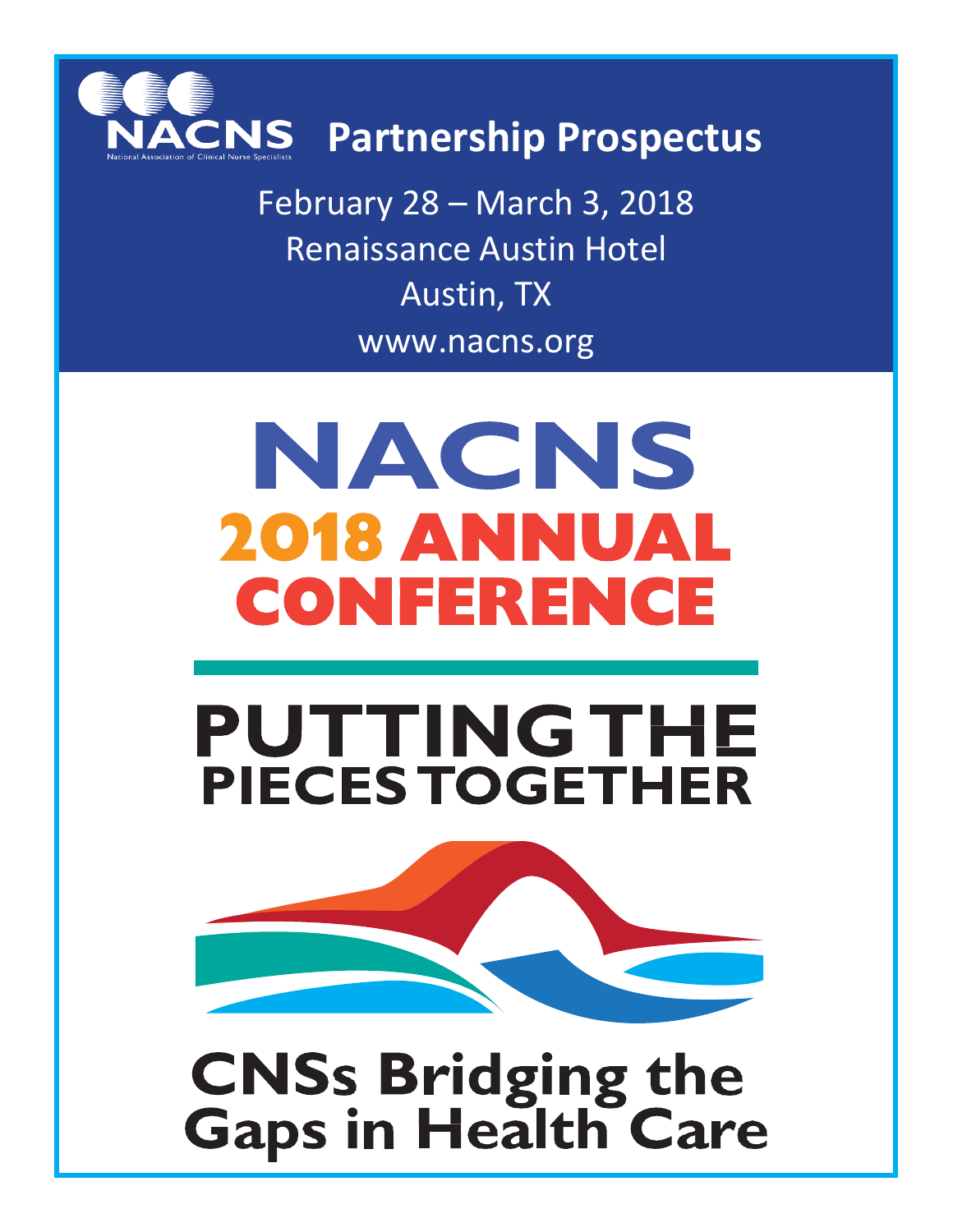## *About NACNS*

The National Association of Clinical Nurse Specialists, founded in 1995, exists to enhance and promote the unique, high value contribution of the clinical nurse specialist to the health and well-being of individuals, families, groups, and communities and to promote and advance the practice of nursing.

The National Association of Clinical Nurse Specialists is the only association representing the unique role of the CNS. NACNS members are advanced practice registered nurses and leaders in health care. Our members work in a variety of specialties-from acute care to diabetes to pain management and more-across the continuum of health care to ensure high-quality, evidence-based, patient-centered care.

#### Clinical Nurse Specialists:

- Prescribe drugs, treatments and durable medical equipment;
- Engage in systems analysis and cost benefit analysis;
- Identify need to use new products for patient care;
- Are key team members in system-wide purchasing and decision making processes;
- Facilitate implementation of new products and clinical interventions;
- Conduct clinical trials;
- Manage clinical care in patient care units in a wide-range of facilities;
- Teach students and staff from multiple disciplines;
- Design and implement quality improvement strategies;
- Serve as expert resources on safety, quality, and cost effectiveness in health care; and
- Publish in nationally recognized journals.

The NACNS 2018 Annual Conference, *Putting the Pieces Together: CNSs Bridging the Gaps in Health Care*, will welcome 500 attendees to the Renaissance Austin Hotel from February 28—March 3, 2018. This partnership prospectus provides your organization with numerous opportunities to engage this group of health care leaders.

#### Hotel Information:

NACNS has secured a discounted rate of \$199 per night, plus applicable taxes for meeting attendees. Attendees are responsible for making their own hotel reservations. The special NACNS rate will be offered until **February 5, 2018** or until the group block is sold-out, whichever comes first. The discounted rate includes complimentary internet in the room. NACNS cannot guarantee rooms after this date or outside the conference dates. Reservations made after February 5, 2018, will be accepted on a first-come, first-serve basis at the nearest available rate and based on availability. Please make your hotel reservations directly with the [Renaissance Austin Hotel online](http://www.marriott.com/meeting-event-hotels/group-corporate-travel/groupCorp.mi?resLinkData=National%20Association%20of%20Clinical%20Nurse%20Specialists%20Annual%20Conference%5Eaussh%60nnsnnsr%60199.00%60USD%60false%605%602/26/18%603/4/18%602/5/18&app=resvlink&stop_mobi=yes) or by calling 512- 343-2626. When calling, be sure to reference 'NACNS' as the group name to take advantage of the group rate.

Renaissance Hotel Austin The Arboretum 9721 Arboretum Blvd. Austin, TX 78759 (512)343-2626 <https://renaissance-hotels.marriott.com/renaissance-austin-hotel>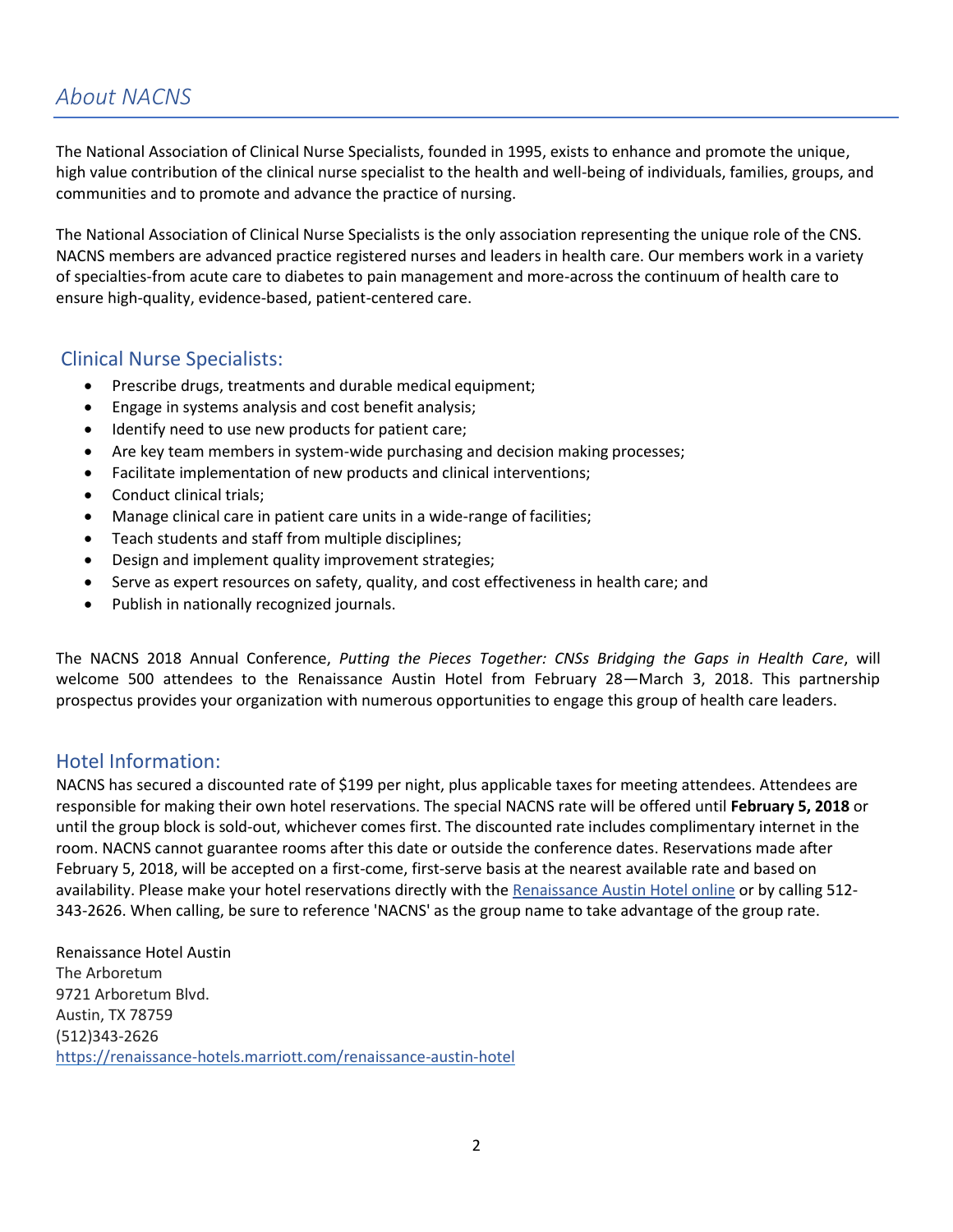#### Supporting NACNS Provides You:

- Targeted branding and advertising opportunities to CNSs, executive-level hospital and university staff and nursing students throughout the U.S.;
- Unique recognition on the website and in printed materials;
- Opportunities to address conference attendees; and
- Recruitment opportunities through the NACNS website and email listserv.

## *Premier Partner • Investment: \$25,000 and above*

#### **Benefits:**

#### Year-Round Marketing/Recognition:

- One advertisement of 1/4 page, 3" x 5" in up to two issues of the CNS Communiqué;
- Premier Partner logo with hyperlink and recognition on the NACNS homepage;
- Premier Partner recognition on the NACNS conference website;
- NACNS mailing list for up to three blast emails to membership, per NACNS guidelines; and
- Upon request, informational press releases to be posted on the Nursing News section of the NACNS website.

#### Marketing at the Annual Conference:

- Premier Partner recognition in the NACNS onsite conference brochure and on the NACNS conferencewebsite;
- Free meeting space;
- Five full conference registrations (All Access) and one free room drop or registration bag insert;
- Recognition as Premier Partner from the podium;
- Recognition as Premier Partner on signage at the registration area; and
- Upon request, a list of NACNS 2018 Annual Conference registrants.

## *Distinguished Partner • Investment: \$20,000*

#### **Benefits:**

#### Year-Round Marketing/Recognition:

- One advertisement of 1/4 page, 3" x 5" in up to two issues of the CNS Communiqué;
- Premier Partner logo with hyperlink and recognition on the NACNS homepage;
- Premier Partner recognition on the NACNS conference website;
- Two advertisements (to run 30 days each) through the NACNS website; and
- NACNS mailing list for up to two blast emails to membership, per NACNS guidelines.

#### Marketing at the Annual Conference:

- Distinguished Partner recognition in the NACNS onsite conference brochure and on the NACNS conference website;
- Exhibit space in choice location;
- Four full conference registrations (All Access);
- Recognition as Distinguished Partner from the podium;
- Recognition as Distinguished Partner on signage at the registration area; and
- Upon request, a list of NACNS 2018 Annual Conference registrants.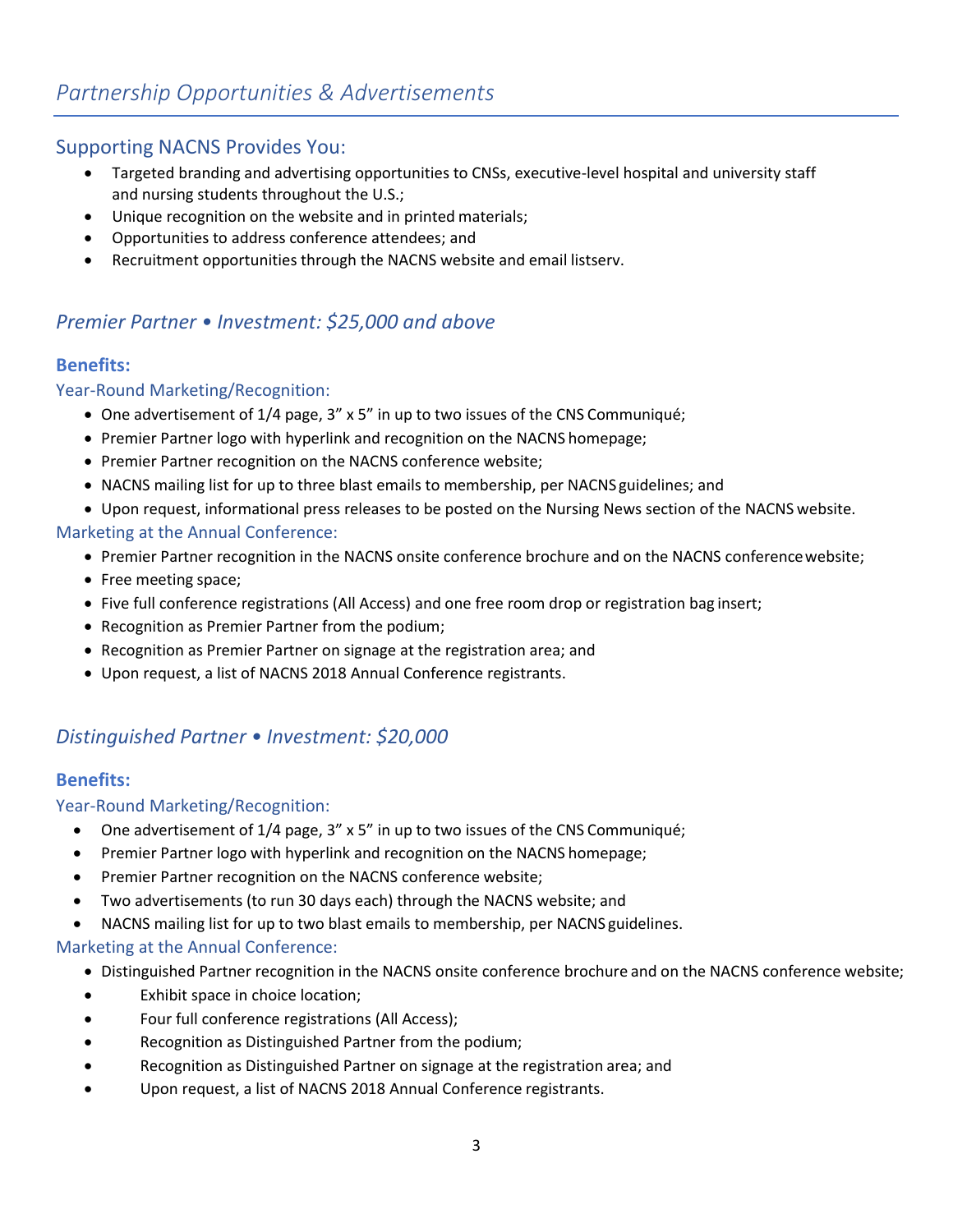## *Strategic Partner • Investment: \$15,000*

#### **Benefits:**

#### Year-Round Marketing/Recognition:

- *One advertisement 1/4 page, 3" x 5" in two issues of the CNS Communiqué;*
- Strategic Partner recognition on the NACNS homepage and NACNS conference website; and
- NACNS mailing list for a blast email to membership, per NACNS guidelines.

#### Marketing at the Annual Conference:

- Strategic Partner recognition in the NACNS onsite conference brochure and on the NACNS conference website;
- Exhibit space in choice location;
- Two full conference registrations (All Access);
- Recognition as Strategic Partner from the podium;
- Recognition as Strategic Partner on signage at the registration area; and
- Upon request, a list of NACNS 2018 Annual Conference registrants.

## *Sustaining Partner • Investment: \$5,000*

#### **Benefits:**

Year-Round Marketing/Recognition:

- One advertisement 1/4 page, 3" x 5" in two issues of the CNS Communiqué; and
- Recognition of Sustaining Partner on the NACNS conference website.

#### Marketing at the Annual Conference:

- Sustaining Partner recognition in the NACNS onsite conference brochure and on the NACNS conference website;
- Exhibit space in choice location;
- Two full conference registrations (All Access);
- Recognition as Sustaining Partner from the podium; and
- Recognition as Sustaining Partner on signage at the registration area.

#### *Supporting Partner • Investment: \$3,000*

#### **Benefits:**

#### Marketing at the Annual Conference:

- Supporting Partner recognition in NACNS conference brochure and on the NACNS conference website;
- Exhibit space in choice location;
- One full conference registration (All Access);
- Recognition as Supporting Partner from the podium; and
- Recognition as Supporting Partner in signage at the registration area.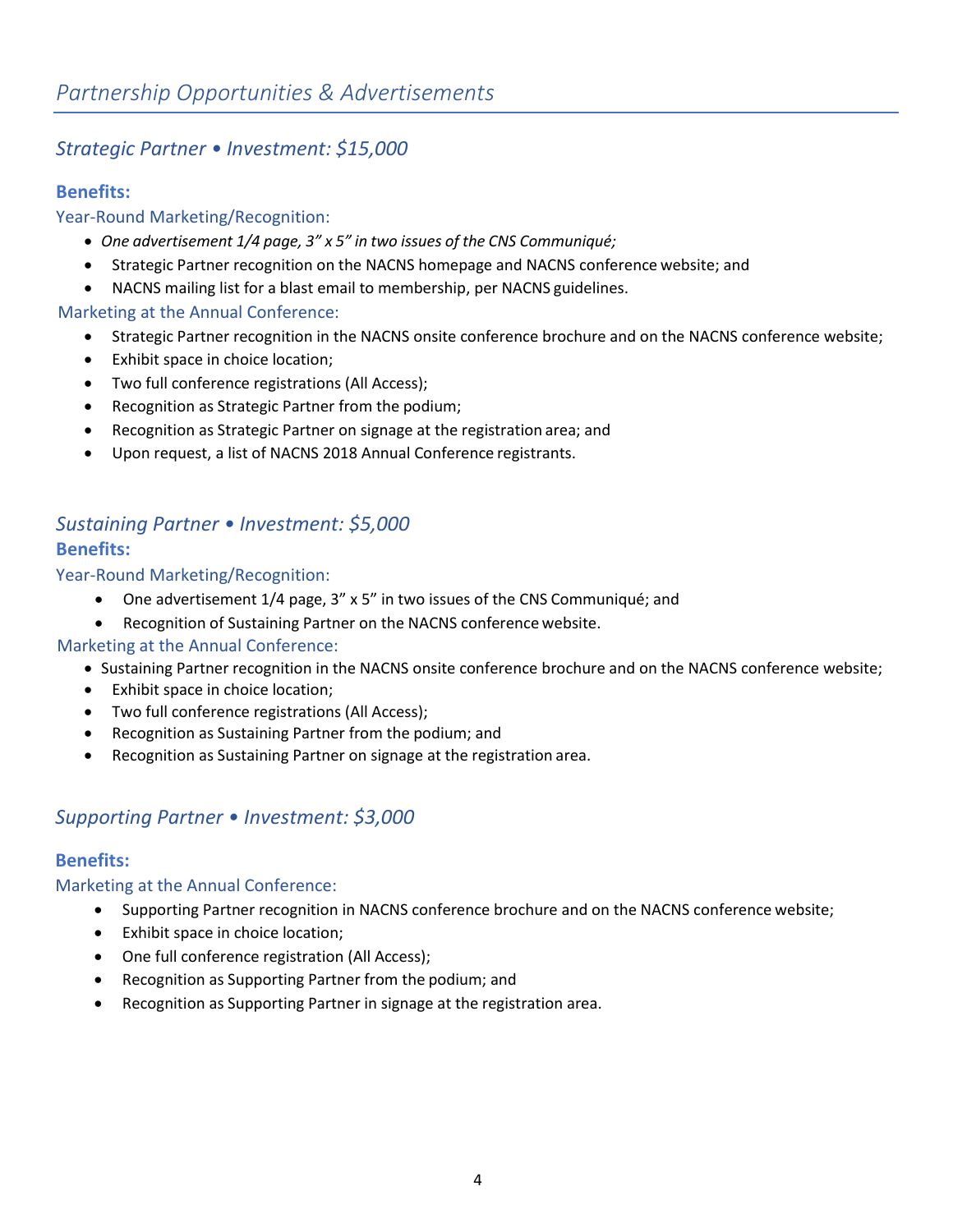## Advertising Opportunities:

The electronic registration brochure is sent to more than 2,500 people including current NACNS members, past members and conference attendees and prospective members. The final program is distributed to all conference attendees. To place an ad in the electronic registration brochure and/or the annual conference final program, please complete the ad order section on the application form.

|                                        | <b>Registration Brochure</b><br>(Distributed Electronically) | <b>Onsite Printed</b><br><b>Brochure</b> |
|----------------------------------------|--------------------------------------------------------------|------------------------------------------|
| <b>Inside Front Cover - Full color</b> | N/A                                                          | \$1,250                                  |
| <b>Inside Back Cover - Full Color</b>  | N/A                                                          | \$1,000                                  |
| <b>Outside Back Cover - Full Color</b> | N/A                                                          | \$1,500                                  |
| Full Page: 6" wide x 9" tall           | Full Color - \$650                                           | B&W - \$650                              |
| Half Page: 6"wide x 4.5" tall          | Full Color - \$450                                           | <b>B&amp;W-\$450</b>                     |

## Ad Specifications:

- There are no bleeds for ads. Please submit ads in the following formats: PDF, TIFF, JPG. All files must be high resolution with images at 300 dpi. For black and white ads, submit grayscale. If possible, pleaseoutline fonts before creating PDFs.
- Ads for the registration brochure are due Friday, January 12, 2018.
- Ads for the onsite brochures are due Thursday, February 1, 2018.
- All ads should be submitted to NACNS Meeting Manager, Janice Sykes-Ross, at jross@fernley.com.

## *2018 Satellite Symposium • Investment: \$15,000*

The NACNS is pleased to present these guidelines for hosting a Satellite Symposium in conjunction with the 2018 Annual Conference in Austin, TX. As the only association representing the unique role of the CNS, the NACNS will provide you with a unique marketing opportunity to meet and network with more than 500 attendees as they learn new concepts and seek out innovations. Now is the time to consider tapping into this wealth of knowledge and buying power with an opportunity that only happens once each spring. NACNS members are advanced practice registered nurses and leaders in health care. Our members work in a variety of specialties, from acute care to diabetes to pain management and more, across the continuum of care to ensure high-quality, evidence-based, patient-centered care.

#### **Benefits:**

- Pre-registration attendee mailing list
- The Satellite Symposium fee includes one complimentary pre-registered attendee mailing list for one-time use. Please note, NACNS cannot guarantee the mailing list prior to the early bird registration deadline, as many attendees waituntil the deadline to register.
- Complimentary web posting and onsite promotion
- Complimentary registration for two attendees please indicate your attendees on the application form
- Complimentary Exhibit Space please indicate your selection on the application form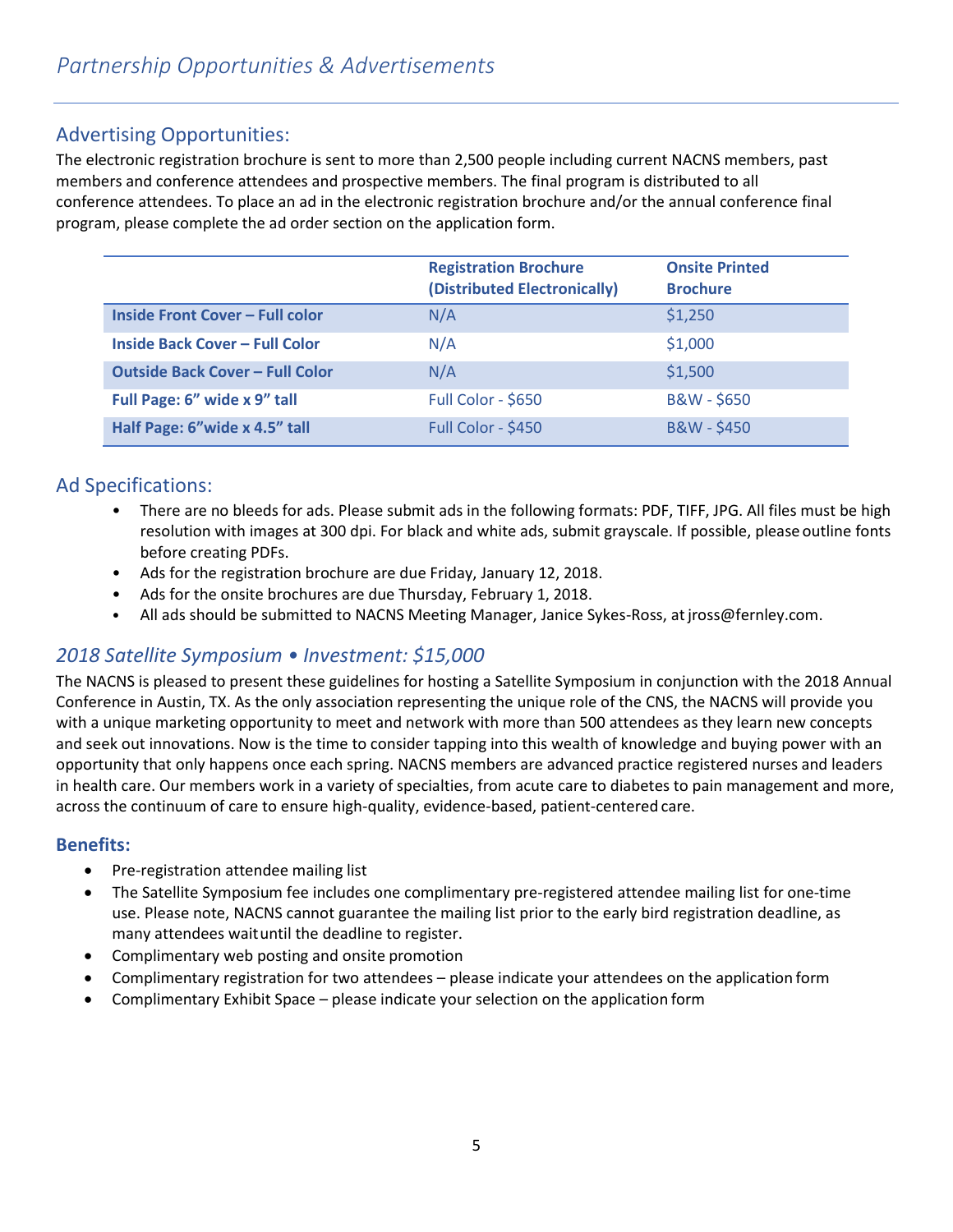#### *Attendee Bags • \$3,000 (exclusive)*

Your company's logo on every attendee's conference bag;

- Recognition on signage at the registration area
- Recognition in the onsite conference brochure and webpage

#### *Bag Stuffer • \$750 (3 available)*

This provides the ability to place your company's information in each attendee's conference bag. (Please note: Sponsor is responsible for all costs associated with producing and shipping materials and all material must be preapproved by NACNS.)

• Inclusion of sponsor material in each attendee's conference bag

#### *Badge-Holder Lanyard • \$3,000 (exclusive)*

Your company's logo on every attendee's badge holder!

- Recognition on signage at the registration area
- Recognition in the onsite conference brochure and conference webpage

#### *Refreshment Break • \$2,500 (5 available)*

Host a refreshment break on Thursday, Friday or Saturday.

- Recognition on signage at designated break area
- Area for company literature/promotional product at designated break area
- Recognition on signage at the registration area
- Recognition in the onsite conference brochure and webpage

#### *Room Drop • \$1,000 (2 available)*

This provides the ability to place your company's information in each attendee's room. (Sponsor is responsible for all costs associated with producing and shipping materials and all material must be preapproved by NACNS.)

- *•* Inclusion of sponsor material in each attendee's room on the night of the drop
- Hotel cost for bellman to deliver room drop

#### *Mobile Application • \$5,000 (exclusive)*

The mobile application allows attendees to access the online program, exhibitor information and attendee information through their mobile device. Increase your organization's visibility with prime placement throughout advertisements within the app.

- Your company advertisement within the app
- Recognition on signage at the registration area
- Recognition in the onsite conference brochure and webpage

#### *Printing Kiosks/Stations • \$7,500 (exclusive)*

Give attendees access to print materials at the conference!

- Recognition on signage at the kiosks set up in high traffic areas of the conference
	- Sponsorship includes two printing stations
	- Recognition on signage at the registration area
	- Recognition in the onsite conference brochure and webpage
	- Opportunity to distribute literature/promotional item in the printing kiosk area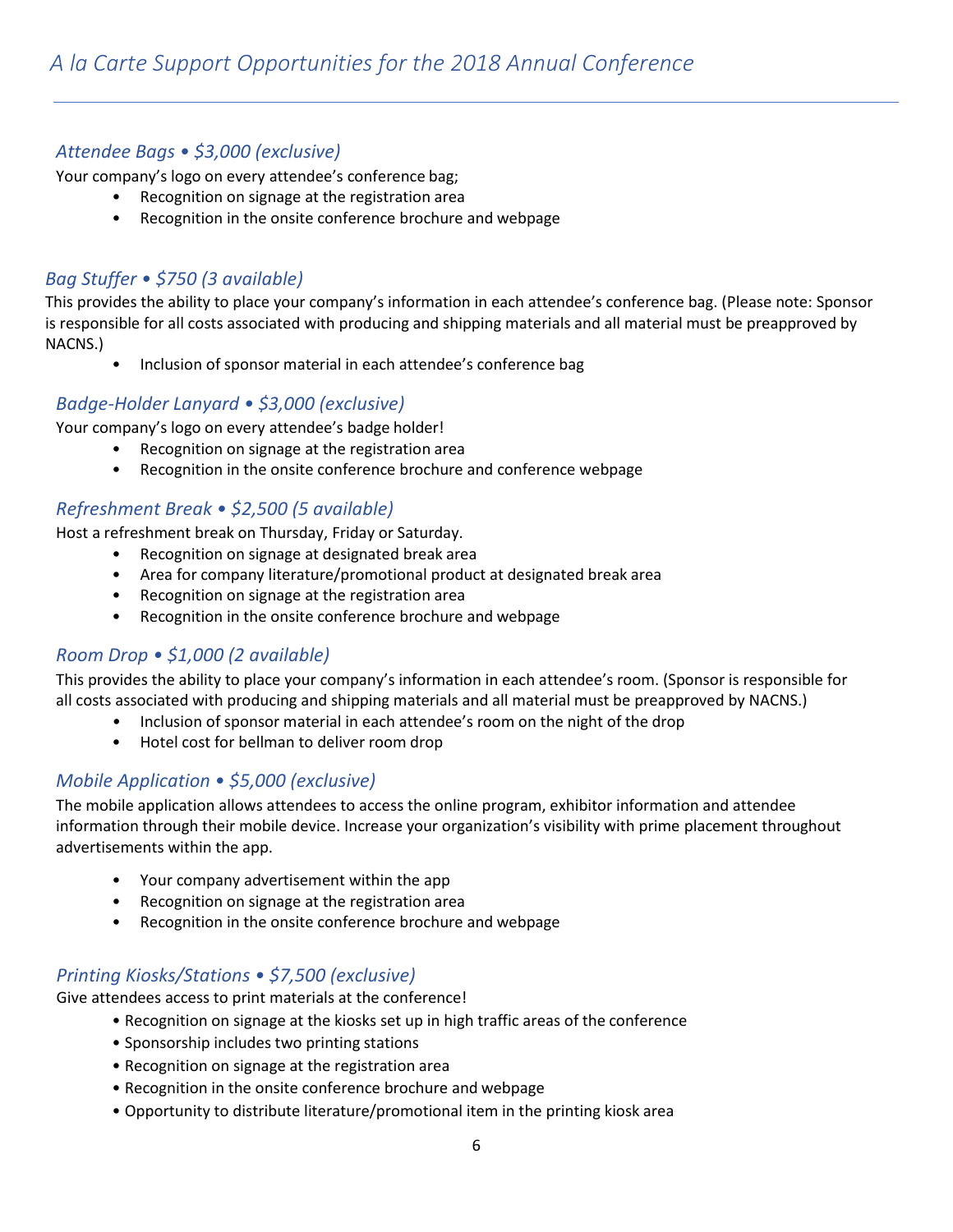#### **EXHIBIT HOURS** *\*(preliminary; subject to change)*

| Thursday, March 1, 2018   |                                          |
|---------------------------|------------------------------------------|
| 7:00 a.m. $-$ 7:00 p.m.   | Registration                             |
| $8:00$ a.m. $-11:00$ a.m. | <b>Exhibit Setup</b>                     |
| $12:00 p.m. - 1:45 p.m.$  | Opening of the Exhibit Hall Luncheon     |
| $3:00$ p.m. $-3:30$ p.m.  | Afternoon Break with Exhibitors          |
| $6:00$ p.m. $-7:00$ p.m.  | <b>Welcome Reception with Exhibitors</b> |
|                           |                                          |

#### *Friday, March 2, 2018*

| $8:00$ a.m. $-9:00$ a.m.   | <b>Continental Breakfast with Exhibitors</b> |
|----------------------------|----------------------------------------------|
| $10:15$ a.m. $-11:00$ a.m. | <b>Morning Break with Exhibitors</b>         |
| $3:15$ p.m. $-3:45$ p.m.   | Afternoon Break with Exhibitors              |

#### *Saturday, March 3, 2018*

| $8:00 a.m. - 9:00 a.m.$   | Continental Breakfa. |
|---------------------------|----------------------|
| $9:00$ a.m. $-12:00$ p.m. | Exhibitor Tear Down  |

*8:00 a.m. – 9:00 a.m. Continental Breakfast with Exhibitors* 

*\*Detailed agenda to be provided closer to the conference. Times are subject to change.*

#### *Corporate Table* • *Top Exhibit Space-\$ 1,000*

- *•* Six foot (6') draped table for a tabletop display with two chairs
- One all access badge (allowing one to attend any of the educational sessions)
- *•* One exhibit floor only badge

#### *Academic Institution Table • Top Exhibit Space- \$600*

- Six foot (6') draped table for a tabletop display with two chairs
- One exhibit floor only badge

*Note: If display sits on table, it cannot exceed 3' in height and 6' in width. Banners behind the table may not exceed the width of the table. Tabletops are not separated by draping.*

*For Exhibitor and Partnership on-line registration, please [click here](http://nacns.org/news-and-events/annual-conference/).*

#### **FloorPlan**

Exhibitors are assigned on a first come, first serve basis, with the exception of preferential placement being given to NACNS Partner Sponsors.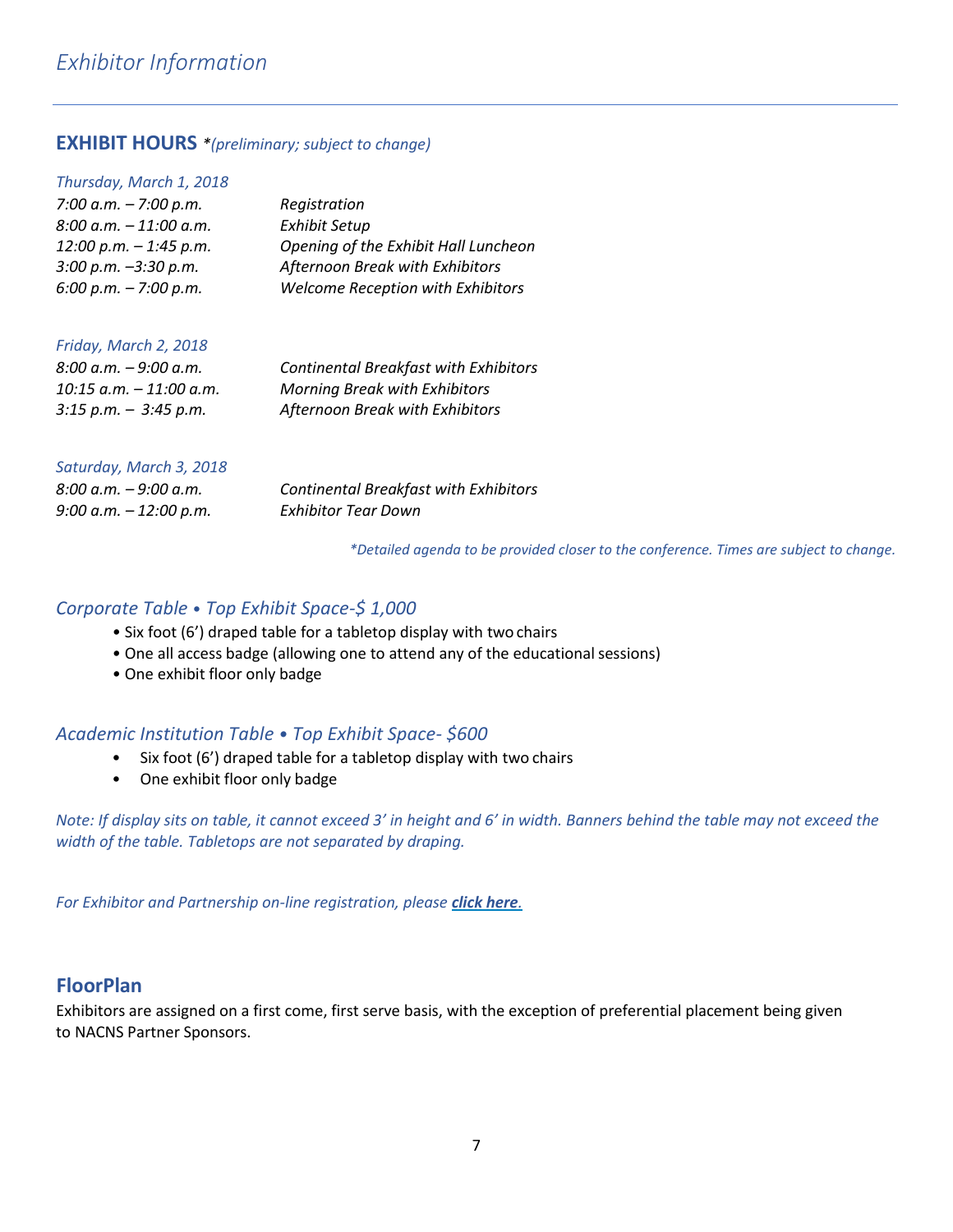## **Product/Services Description**

Please provide a 50-word or less description of products or services, which will appear in the onsite program. This description should inform the attendee of what he or she may learn while visiting your booth. It is the responsibility of the exhibitor to provide this information and NACNS staff will not follow up to secure it. Only the company name and booth number will appear if the description is not received by Thursday, February 1, 2018. Email your description to Janice Sykes-Ross at [jross@fernley.com.](mailto:jross@fernley.com)

#### **Payment Information**

Payment is required with this application. If full payment is not received prior to the start of the Exhibition, NACNS reserves the right to deny entrance to the exhibitor. All exhibitor applications are due no later than Friday, January 19, 2018, to secure space. Applications received after January 19 will be accepted based on availability.

#### **Cancellations & Refunds**

Should the exhibitor be unable to occupy and use the exhibit space contracted for, he or she shall promptly notify exhibit management in writing. All sums paid by the exhibitor, less a service charge of 50 percent of the net contract price, will be refunded. No refund or cancellation will be made after Friday, January 26, 2018.

#### **Critical Deadlines**

| Friday, January 19   | <b>Exhibitor Applications Due</b><br>Last Day to Cancel Exhibit Space |  |
|----------------------|-----------------------------------------------------------------------|--|
| Friday, January 26   |                                                                       |  |
| Thursday, February 1 | 50-word Company Descriptions Due                                      |  |
| Monday, February 12  | <b>Exhibitor Badge Names Due</b>                                      |  |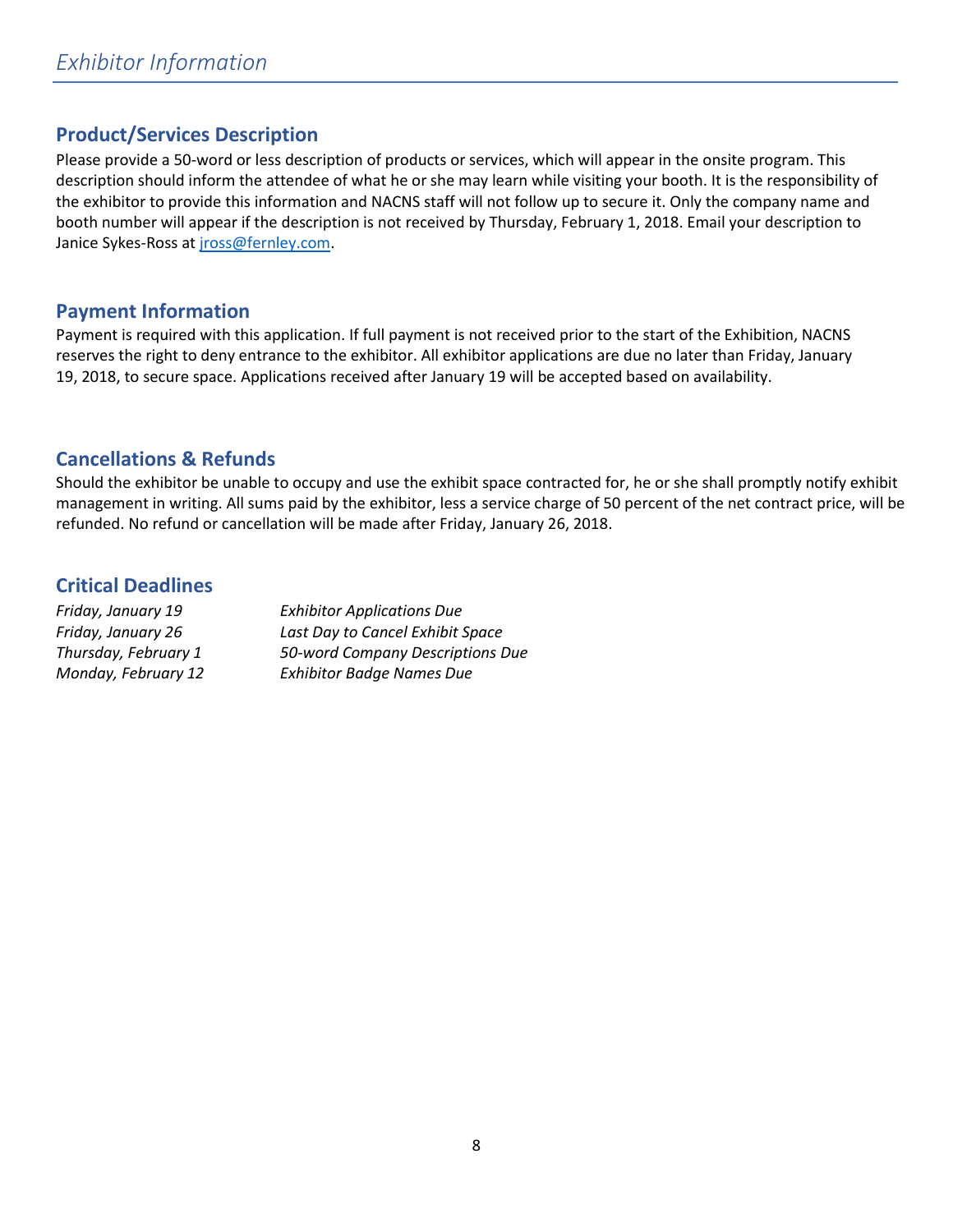## **2018 NACNS Partnership Application Form**

| MAIN CONTACT: New York CONTACT CONTACT CONTACT CONTACT CONTACT CONTACT CONTACT CONTACT CONTACT CONTACT CONTACT CONTACT CONTACT CONTACT CONTACT CONTACT CONTACT CONTACT CONTACT CONTACT CONTACT CONTACT CONTACT CONTACT CONTACT                                                                                                                         |                                                                                    |                                                                                                                                                                                                                                |  |
|--------------------------------------------------------------------------------------------------------------------------------------------------------------------------------------------------------------------------------------------------------------------------------------------------------------------------------------------------------|------------------------------------------------------------------------------------|--------------------------------------------------------------------------------------------------------------------------------------------------------------------------------------------------------------------------------|--|
| <u>and the same that the time of the same of the same of the same of the same of the same of the same of the same of the same of the same of the same of the same of the same of the same of the same of the same of the same of</u><br>E-MAIL:                                                                                                        |                                                                                    |                                                                                                                                                                                                                                |  |
| INSTITUTION/COMPANY:                                                                                                                                                                                                                                                                                                                                   |                                                                                    |                                                                                                                                                                                                                                |  |
| ADDRESS:                                                                                                                                                                                                                                                                                                                                               |                                                                                    |                                                                                                                                                                                                                                |  |
| CITY, STATE, ZIP: North and Contact the Contact of City of Contact of Contact of Contact of Contact of Contact of Contact of Contact of Contact of Contact of Contact of Contact of Contact of Contact of Contact of Contact o<br>PHONE:                                                                                                               | FAX:                                                                               |                                                                                                                                                                                                                                |  |
| <u> 1980 - De Barbara de Santa de Santa de Santa de Santa de Santa de Santa de Santa de Santa de Santa de Santa d</u><br>WEBSITE/URL: University of the University of the University of the University of the University of the University of the University of the University of the University of the University of the University of the University |                                                                                    |                                                                                                                                                                                                                                |  |
| <b>Sponsorships</b>                                                                                                                                                                                                                                                                                                                                    |                                                                                    |                                                                                                                                                                                                                                |  |
| □ Premier Partner-\$25,000                                                                                                                                                                                                                                                                                                                             |                                                                                    |                                                                                                                                                                                                                                |  |
| Distinguished Partner - \$20,000                                                                                                                                                                                                                                                                                                                       | Badge-Holder Lanyard - \$3,000                                                     |                                                                                                                                                                                                                                |  |
| Strategic Partner - \$15,000                                                                                                                                                                                                                                                                                                                           | Refreshment Break - \$2,500                                                        |                                                                                                                                                                                                                                |  |
| □ Sustaining Partner - \$5,000                                                                                                                                                                                                                                                                                                                         |                                                                                    | $\Box$ Room Drop - \$1,000                                                                                                                                                                                                     |  |
| □ Supporting Partner - \$3,000                                                                                                                                                                                                                                                                                                                         | Mobile Application - \$5,000                                                       |                                                                                                                                                                                                                                |  |
| Attendee Bags - \$3,000                                                                                                                                                                                                                                                                                                                                | □ Printing Kiosks/Stations - \$7,500                                               |                                                                                                                                                                                                                                |  |
| □ Bag Stuffer - \$750                                                                                                                                                                                                                                                                                                                                  |                                                                                    |                                                                                                                                                                                                                                |  |
| <b>Advertising</b>                                                                                                                                                                                                                                                                                                                                     | <b>Registration Brochure</b>                                                       | <b>Onsite Brochure</b>                                                                                                                                                                                                         |  |
| Inside Front Cover - Full Color                                                                                                                                                                                                                                                                                                                        | N/A                                                                                | $\square$ \$1,250                                                                                                                                                                                                              |  |
| Inside Back Cover - Full Color                                                                                                                                                                                                                                                                                                                         | N/A                                                                                | $\square$ \$1,000                                                                                                                                                                                                              |  |
| Outside Back Cover - Full Color                                                                                                                                                                                                                                                                                                                        | N/A                                                                                | $\square$ \$1,500                                                                                                                                                                                                              |  |
| Full Page: 6" wide x 9" tall                                                                                                                                                                                                                                                                                                                           | Full Color - \$650                                                                 | <b>□B&amp;W - \$650</b>                                                                                                                                                                                                        |  |
| Half Page: 6" wide x 4.5" tall                                                                                                                                                                                                                                                                                                                         | Full Color - \$450                                                                 | <b>B&amp;W - \$450</b>                                                                                                                                                                                                         |  |
| <b>Exhibit Space</b>                                                                                                                                                                                                                                                                                                                                   |                                                                                    |                                                                                                                                                                                                                                |  |
| Corporate Exhibit Space - \$1,000                                                                                                                                                                                                                                                                                                                      | Academic Exhibit Space - \$600                                                     |                                                                                                                                                                                                                                |  |
| Space Location Request 1st Choice:                                                                                                                                                                                                                                                                                                                     | 2nd Choice: 1986                                                                   | 3rd Choice:                                                                                                                                                                                                                    |  |
| If our requested space is not available: UWe will accept NACNS' alternate placement. UContact for new choice.                                                                                                                                                                                                                                          |                                                                                    |                                                                                                                                                                                                                                |  |
|                                                                                                                                                                                                                                                                                                                                                        |                                                                                    |                                                                                                                                                                                                                                |  |
| Companies you would like to be near: ___________                                                                                                                                                                                                                                                                                                       |                                                                                    |                                                                                                                                                                                                                                |  |
| <b>Q</b> Small Meeting Room Access - \$100 x____hours = Preferred Day/Time Slot - _________                                                                                                                                                                                                                                                            |                                                                                    |                                                                                                                                                                                                                                |  |
| <b>Exhibitor Badge Information</b>                                                                                                                                                                                                                                                                                                                     |                                                                                    |                                                                                                                                                                                                                                |  |
| All-Access Badge (Corporate Exhibit Space)                                                                                                                                                                                                                                                                                                             |                                                                                    |                                                                                                                                                                                                                                |  |
|                                                                                                                                                                                                                                                                                                                                                        |                                                                                    |                                                                                                                                                                                                                                |  |
| Name:                                                                                                                                                                                                                                                                                                                                                  | E-mail:                                                                            |                                                                                                                                                                                                                                |  |
| Exhibit Floor Only (Corporate & Academic Exhibit Space)<br>Name:                                                                                                                                                                                                                                                                                       | E-mail:                                                                            |                                                                                                                                                                                                                                |  |
| Additional Badges-Additional Exhibit Badges can be purchased at \$125 each.                                                                                                                                                                                                                                                                            |                                                                                    |                                                                                                                                                                                                                                |  |
| 1. Name: 1. 2008. The contract of the contract of the contract of the contract of the contract of the contract of the contract of the contract of the contract of the contract of the contract of the contract of the contract                                                                                                                         |                                                                                    | E-mail: <u>Alexander and Alexander and Alexander and Alexander and Alexander and Alexander and Alexander and Alex</u>                                                                                                          |  |
| 2. Name: 2008. 2009. 2009. 2009. 2010. 2010. 2010. 2011. 2012. 2014. 2016. 2017. 2018. 2019. 2019. 2014. 2014.                                                                                                                                                                                                                                         |                                                                                    | E-mail: E-mail: The Contract of the Contract of the Contract of the Contract of the Contract of the Contract of the Contract of the Contract of the Contract of the Contract of the Contract of the Contract of the Contract o |  |
| Payment Information - TOTAL: ___________                                                                                                                                                                                                                                                                                                               |                                                                                    |                                                                                                                                                                                                                                |  |
| □ Check (Please make check payable to NACNS) □ AMEX □ Visa □ MasterCard                                                                                                                                                                                                                                                                                |                                                                                    |                                                                                                                                                                                                                                |  |
| <b>ACCOUNT NUMBER:</b>                                                                                                                                                                                                                                                                                                                                 |                                                                                    | EXP. DATE                                                                                                                                                                                                                      |  |
| <b>NAME OF CARD HOLDER:</b>                                                                                                                                                                                                                                                                                                                            |                                                                                    | CVV:                                                                                                                                                                                                                           |  |
| <b>CARD HOLDER SIGNATURE:</b>                                                                                                                                                                                                                                                                                                                          |                                                                                    |                                                                                                                                                                                                                                |  |
|                                                                                                                                                                                                                                                                                                                                                        | ** PAYMENT DUE IN FULL PRIOR TO 2.7.2018<br>SUBMIT COMPLETED FORM WITH PAYMENT TO: |                                                                                                                                                                                                                                |  |
|                                                                                                                                                                                                                                                                                                                                                        | Janice Sykes-Ross                                                                  |                                                                                                                                                                                                                                |  |
|                                                                                                                                                                                                                                                                                                                                                        | National Association of Clinical Nurse Specialists (NACNS)                         |                                                                                                                                                                                                                                |  |
|                                                                                                                                                                                                                                                                                                                                                        | 100 North 20th Street, Suite 400<br>Philadelphia, PA 19103-1443                    |                                                                                                                                                                                                                                |  |
|                                                                                                                                                                                                                                                                                                                                                        | EMAIL TO: jross@fernley.com                                                        |                                                                                                                                                                                                                                |  |
|                                                                                                                                                                                                                                                                                                                                                        | FAX TO: 215-564-2175                                                               |                                                                                                                                                                                                                                |  |
|                                                                                                                                                                                                                                                                                                                                                        |                                                                                    |                                                                                                                                                                                                                                |  |